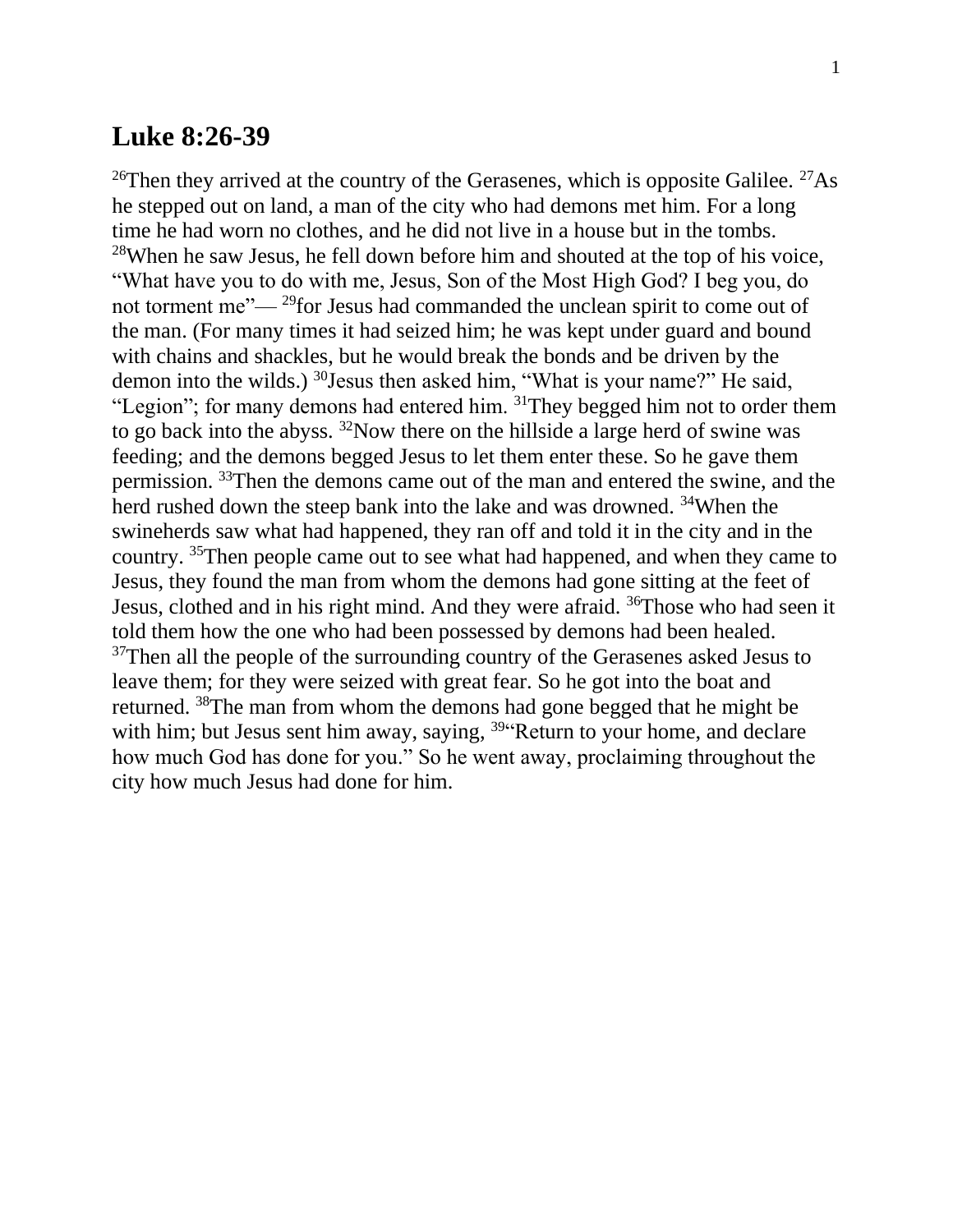## **Sermon – June 19, 2016**

## **"they found the man from whom the demons had gone sitting at the feet of Jesus, clothed and in his right mind"**

Today I am going to talk to you about the transformation Christ offers all of us. In our Gospel a man filled with demons was transformed.

I think Christ's great love for the demoniac in today's Gospel is what cured him. The deranged man came smack right up against the great love of Jesus which knew him in his pain and this cured him. Jesus' power was the power of love. He was able to recognize the man as having worth and to overpower the wars going on within the man possessed.

We don't really understand very well about demons today, do we? That is not so important as understanding that Jesus healed the man. Jesus wanted to know the man's name. When asked that question, the man was able to retrieve the memory not only of his name, but he was able to remember who he was. And who was he? He was a child of God whose only desire was to sit at Jesus' feet and to follow him and to proclaim what Jesus had done for him. Meeting face-to-face God's love in Jesus brought calm and sanity, but also purpose to this crazy man.

So it can be with us too. All our confusion, anxiety, tiredness and hurt can be smoothed away if we meet God's love in Jesus face-to-face. That false self that pursues acceptance, power and friends can fall away, if we are willing to meet God.

Here is a little story: Fred Craddock, a famous preacher, tells of a young woman in a small town who had a job cleaning the old hotel. There were not many customers anymore and she was the only cleaning person there. Part of her pay was that she got a room in the attic of the old place. She came down every morning with a bucket and a mop, an old dress and old shoes and cleaned. The hotel had a beautiful entry with a marble floor, a nice chandelier, and fine woodwork. Every day, she scrubbed and polished them all. Every night she went up to that little room with her mop, her bucket, in the same old dress and same old shoes. In the morning she got up and put the same thing on and got that old bucket and came downstairs to clean. Same old, same old. Sometimes her boss yelled at her, "Hurry up! Go clean Room 33. What's wrong with you?" Sometimes when she was down on her hands and knees cleaning the marble floor people yelled in the front door and made fun of her."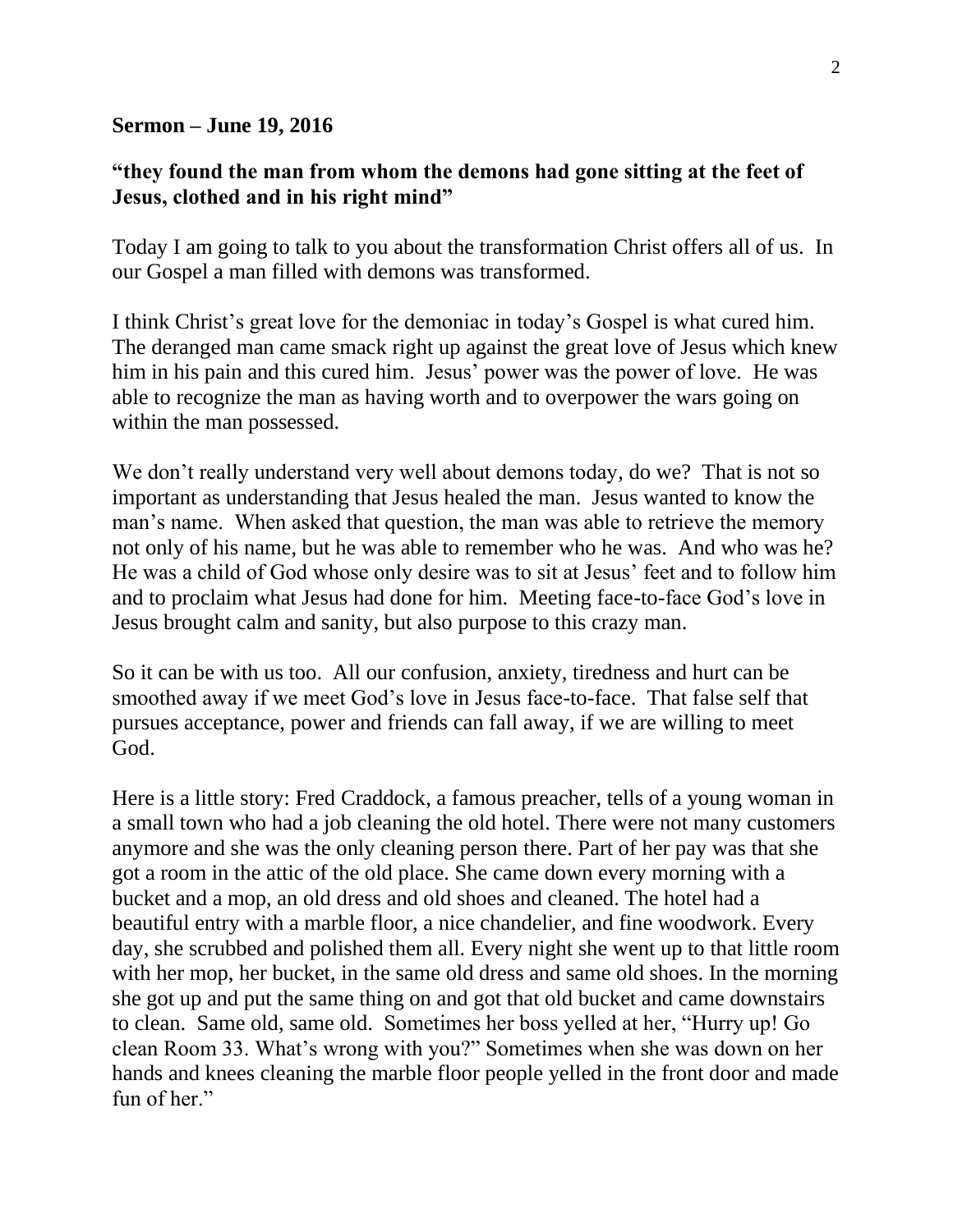One day as she was in the lobby cleaning, a man walked in and said, "Pardon me, Miss but I'm a stranger in town and I'm looking for 420 Oak Street. Could you help me?" She just stared at him. No one had been courteous to her for a long time. He continued, "I hate to interrupt you. My, this place is beautiful. It just shines! I know your boss must be proud of your work. Do you do this all by yourself?" She just stood there with her mouth open. He went on to say, "My, that chandelier! Crystal. How do you keep it so sparkling clean? This really is marvelous work you are doing here." She just continued to look at him. She couldn't believe anyone was talking to her that way.

That night as she went up to the little room with her mop and bucket and old dress and old shoes, she went over to the mirror and looked at herself. She pulled the rag off her head and shook her hair and said, "I think I'll do my hair tonight." She went over to a cardboard closet and said, "I think I'll wear this outfit tomorrow. I think I'll wear some different shoes. She picked up a bottle of perfume and said, "I think I'll wear this tomorrow." (Craddock)

What has happened to her? I think in the light of the gospel lesson, we might say she had been living among the tombs and had been healed. She was changed. She is a different person. We all long to be healed like that. We all long to be changed. We want to know in our hearts, at our very centre, that we are precious to God, that we are beloved. We want to be freed from the fear that drives us to avoid rejection, humiliation and abandonment. These experiences yield truth, and scripture says, "You shall know the truth and the truth will set you free."(John 8:34)

So what are we to do? We hear and receive the wonderful story of the healing of the Gerasene demoniac. We hold onto the image of the man, once naked and agitated, sitting clothed and in his right mind at the feet of Jesus. We are left with the image of this man proclaiming in his homeland, how much Jesus had done for him.

If we long for that transformation, what do we do? Part of the answer is found in the Old Testament reading we had this morning from 1 Kings. Elijah went up on Mount Horab, searching for his Lord. He was told to wait, for the Lord was about to pass by. The Lord was **not** in the great wind that split mountains and broke rocks. The Lord was **not** in the earthquake which came after the wind. The Lord was **not** in the fire. But it was in the **'sound of sheer silence'** that Elijah heard the voice of the Lord as he stood at the entrance of the cave.